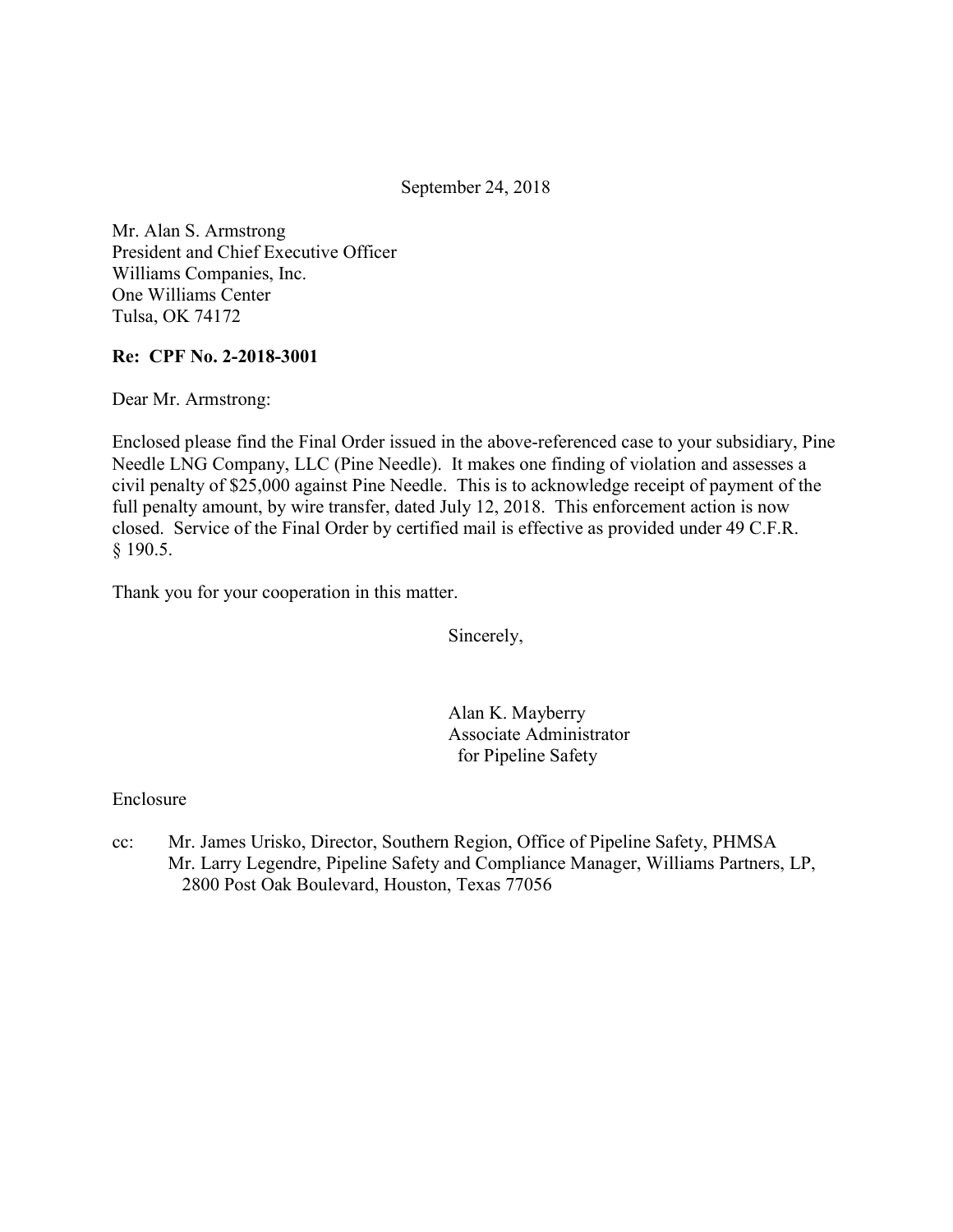# U.S. DEPARTMENT OF TRANSPORTATION PIPELINE AND HAZARDOUS MATERIALS SAFETY ADMINISTRATION OFFICE OF PIPELINE SAFETY WASHINGTON, D.C. 20590

)

)

)

In the Matter of  $($ 

Pine Needle LNG Company, LLC,  $\qquad \qquad$  CPF No. 2-2018-3001 a subsidiary of Williams Partners, LP, )

 $\qquad \qquad \Box$ 

 $\mathcal{L}_\text{max}$  and  $\mathcal{L}_\text{max}$  and  $\mathcal{L}_\text{max}$  and  $\mathcal{L}_\text{max}$ 

Respondent. )

1

### FINAL ORDER

 From June 27 through June 30, 2017, pursuant to 49 U.S.C. § 60117, a representative of the Pipeline and Hazardous Materials Safety Administration (PHMSA), Office of Pipeline Safety (OPS), conducted an on-site pipeline safety inspection of the facilities and records of Pine Needle LNG Company, LLC's (Pine Needle or Respondent) facility in Stokesdale, North Carolina. Pine Needle is a subsidiary of Williams Partners, LP (Williams).<sup>1</sup> The Stokesdale facility has two LNG containers with a maximum liquefication rate of 20 million cubic feet per day (MMcf/d) and a maximum vaporization rate of 400 MMcf/d.<sup>2</sup>

 As a result of the inspection, the Director, Southern Region, OPS (Director), issued to Respondent, by letter dated February 27, 2018, a Notice of Probable Violation and Proposed Civil Penalty (Notice). In accordance with 49 C.F.R. § 190.207, the Notice proposed finding that Pine Needle had violated 49 C.F.R. § 191.29 and proposed assessing a civil penalty of \$25,000 for the alleged violation.

 Williams, on behalf of its subsidiary, responded to the Notice by email dated March 30, 2018 (Response). The company did not contest the allegation of violation and paid the proposed civil penalty of \$25,000. In accordance with 49 C.F.R. § 190.208(a)(1), such payment authorizes the Associate Administrator to make a finding of violation and to issue this final order without further proceedings.

 $1$  Pine Needle LNG Company, LLC, is a subsidiary of Williams Partners, LP, which is a subsidiary of Williams Companies, Inc. See, Williams Companies, Inc., Form 10-K, available at (last accessed August 9, 2018). http://app.quotemedia.com/data/downloadFiling?ref=12075170&type=HTML&symbol=WMB&companyName=Wi lliams+Companies+Inc.+%28The%29&formType=10- K&formDescription=Annual+report+with+a+comprehensive+overview+of+the+company&dateFiled=2018-02-22

 <sup>2</sup> Pipeline Safety Violation Report (Violation Report), (February 1, 2018) (on file with PHMSA), at 1.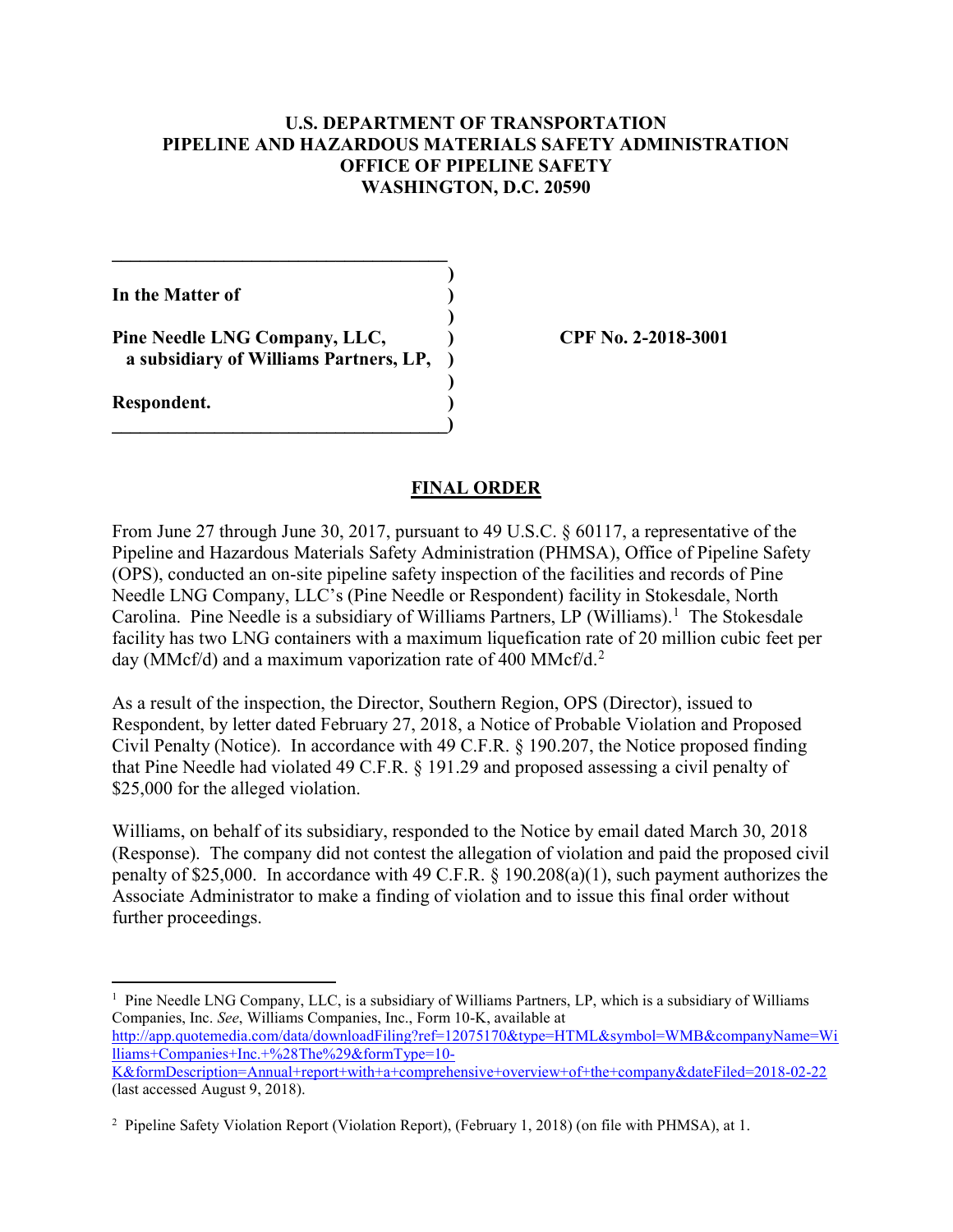# FINDING OF VIOLATION

 In its Response, Pine Needle did not contest the allegation in the Notice that it violated 49 C.F.R. Part 191, as follows:

Item 1: The Notice alleged that Respondent violated 49 C.F.R. § 191.29, which states:

# § 191.29 National Pipeline Mapping System.

 (a) Each operator of a gas transmission pipeline or liquefied natural gas facility must provide the following geospatial data to PHMSA for that pipeline or facility:

 (1) Geospatial data, attributes, metadata and transmittal letter appropriate for use in the National Pipeline Mapping System. Acceptable formats and additional information are specified in the NPMS Operator Standards Manual available at www.npms.phmsa.dot.gov or by contacting the PHMSA Geographic Information Systems Manager at (202) 366-4595.

(2) The name of and address for the operator.

 (3) The name and contact information of a pipeline company employee, to be displayed on a public Web site, who will serve as a contact for questions from the general public about the operator's NPMS data.

 (b) The information required in paragraph (a) of this section must be submitted each year, on or before March 15, representing assets as of December 31 of the previous year. If no changes have occurred since the previous year's submission, the operator must comply with the guidance provided in the NPMS Operator Standards manual available at www.npms.phmsa.dot.gov or contact the PHMSA Geographic Information Systems Manager at (202) 366-4595.

 The Notice alleged that Respondent violated 49 C.F.R. § 191.29 by failing to submit each year, on or before March 15, geospatial data representing its assets as of December 31 of the previous year. Specifically, the Notice alleged that Pine Needle failed to submit geospatial data, attributes, metadata and transmittal letter appropriate for use in the National Pipeline Mapping System in a timely manner for calendar years 2014, 2015, 2016, and 2017. The Notice alleged that Pine Needle's geospatial data submittals exceeded the annual March 15 deadline as follows:

| Calendar Year | Submittal Date | Duration of       |
|---------------|----------------|-------------------|
|               |                | Exceedance (days) |
| 2014          | March 27, 2014 |                   |
| 2015          | March 17, 2015 |                   |
| 2016          | March 24, 2016 |                   |
| 2017          | May 9, 2017    |                   |

 Respondent did not contest this allegation of violation. Accordingly, based upon a review of all of the evidence, I find that Respondent violated 49 C.F.R. § 191.29 by failing to submit each year, on or before March 15, geospatial data representing its assets as of December 31 of the previous year.